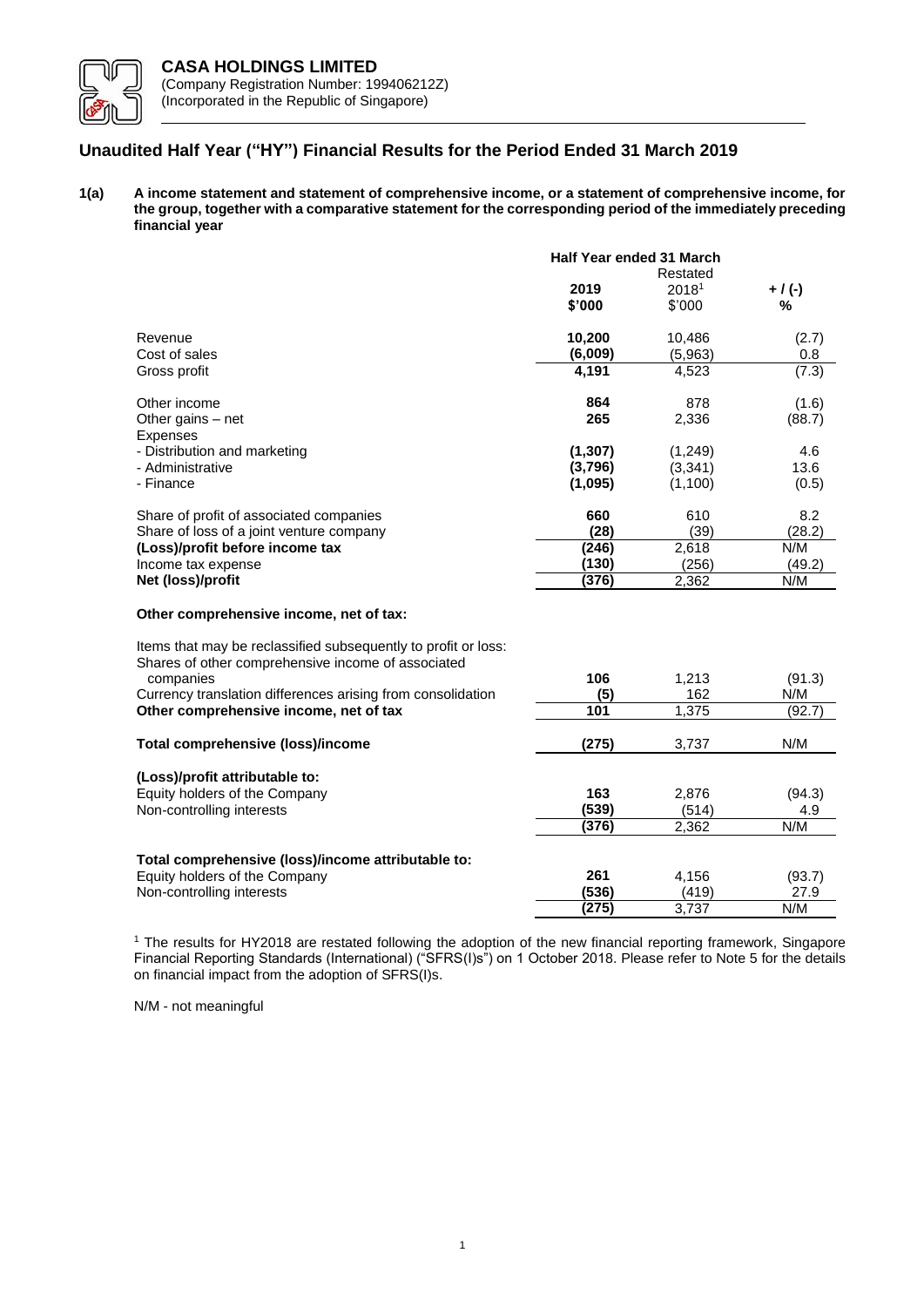# **1(a) Notes to the statement of comprehensive income**

|                                                                 | <b>Half Year ended 31 March</b> |        |           |  |
|-----------------------------------------------------------------|---------------------------------|--------|-----------|--|
|                                                                 | Restated                        |        |           |  |
|                                                                 | 2019                            | 20181  | $+$ / (-) |  |
|                                                                 | \$'000                          | \$'000 | %         |  |
| Other income                                                    |                                 |        |           |  |
| Interest income from bank deposits                              | 26                              | 33     | (21.2)    |  |
| Rental income on operating lease                                | 231                             | 241    | (4.1)     |  |
| Service income                                                  | 564                             | 560    | 0.7       |  |
| <b>Others</b>                                                   | 43                              | 44     | (2.3)     |  |
|                                                                 | 864                             | 878    | (1.6)     |  |
|                                                                 |                                 |        |           |  |
| Other gains $-$ net                                             |                                 |        |           |  |
| Currency translation gain - net                                 | 151                             | 1,169  | (87.1)    |  |
| Gain on amortisation of non-current payables                    | 114                             | 130    | (12.3)    |  |
| Gain on disposal of assets held-for-sale                        |                                 | 1,036  | (100.0)   |  |
| Others                                                          |                                 |        | (100.0)   |  |
|                                                                 | 265                             | 2,336  | (88.7)    |  |
|                                                                 |                                 |        |           |  |
| The following were charged to the income statement:             |                                 |        |           |  |
| Amortised interest on non-current payables                      | 813                             | 470    | 73.0      |  |
| Cost of inventories recognised as an expense (included in 'cost |                                 |        |           |  |
| of sales')                                                      | 5,842                           | 5,747  | 1.7       |  |
| Depreciation of property, plant and equipment                   | 298                             | 332    | (10.2)    |  |
| Employee compensation (included Directors' remuneration)        | 2,222                           | 2,083  | 6.7       |  |
| Interest on borrowings                                          | 280                             | 630    | (55.6)    |  |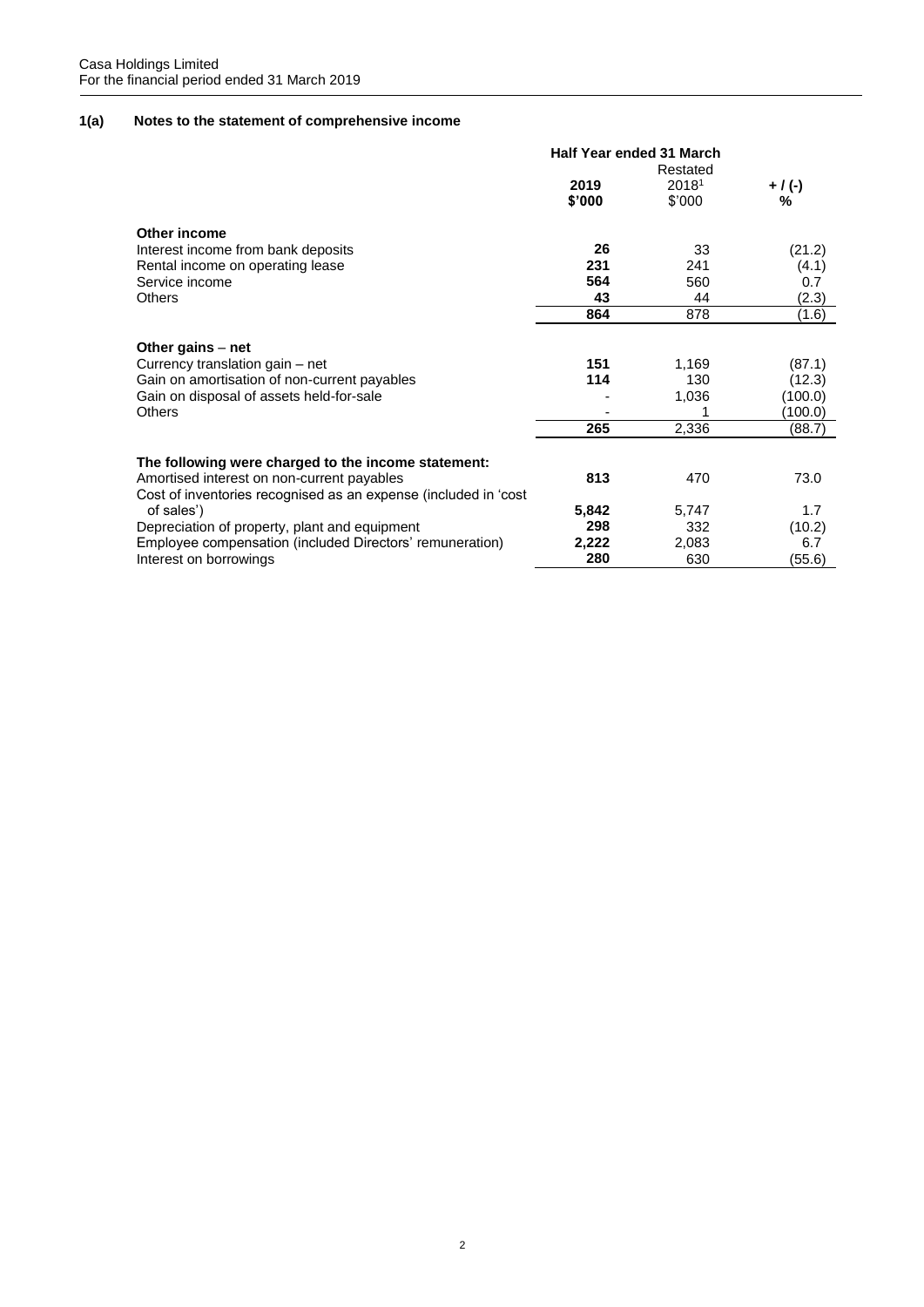**1(b)(i) A statement of financial position (for the issuer and group), together with a comparative statement as at the end of the immediately preceding financial year.**

|                                                                                        | 31 Mar<br>2019 | Group<br>Restated<br>30 Sep<br>20181 | Restated<br>1 Oct<br>20171 | 31 Mar<br>2019 | Company<br>30 Sep<br>2018 | 1 Oct<br>2017 |
|----------------------------------------------------------------------------------------|----------------|--------------------------------------|----------------------------|----------------|---------------------------|---------------|
|                                                                                        | \$'000         | \$'000                               | \$'000                     | \$'000         | \$'000                    | \$'000        |
| <b>ASSETS</b>                                                                          |                |                                      |                            |                |                           |               |
| <b>Current assets</b>                                                                  |                |                                      |                            |                |                           |               |
| Cash and cash equivalents<br>Derivative financial                                      | 2,417          | 7,772                                | 3,278                      | 71             | 2,827                     | 66            |
| instrument                                                                             |                | 1,261                                |                            |                |                           |               |
| Trade and other receivables                                                            | 3,956          | 5,740                                | 5,362                      | 36,076         | 32,128                    | 22,381        |
| Inventories                                                                            | 5,667          | 5,770                                | 4,621                      |                |                           |               |
| Development properties                                                                 |                |                                      | 53,925                     |                |                           |               |
|                                                                                        | 12,040         | 20,543                               | 67,186                     | 36,147         | 34,955                    | 22,447        |
| Assets held-for-sale                                                                   |                |                                      | 9,707                      |                |                           | 7,702         |
|                                                                                        | 12,040         | 20,543                               | 76,893                     | 36,147         | 34,955                    | 30,149        |
|                                                                                        |                |                                      |                            |                |                           |               |
| <b>Non-current assets</b>                                                              |                |                                      |                            |                |                           |               |
| Club membership<br>Derivative financial                                                |                |                                      | 9                          |                |                           |               |
| instrument                                                                             |                |                                      | 3,213                      |                |                           |               |
| Development properties<br>Investments in associated                                    | 55,764         | 55,488                               |                            |                |                           |               |
| companies<br>Investment in a joint venture                                             | 15,051         | 14,283                               | 12,533                     | 10,305         | 10,305                    | 10,305        |
| company<br>Investments in subsidiary                                                   | 2,552          | 2,398                                | 2,112                      |                |                           |               |
| corporations<br>Property, plant and                                                    |                |                                      |                            | 12,959         | 12,959                    | 12,959        |
| equipment                                                                              | 9,889          | 10,203                               | 10,586                     |                |                           |               |
| Deferred income tax assets                                                             |                |                                      | 83                         |                |                           |               |
|                                                                                        | 83,256         | 82,372                               | 28,536                     | 23,264         | 23,264                    | 23,264        |
| <b>Total assets</b>                                                                    | 95,296         | 102,915                              | 105,429                    | 59,411         | 58,219                    | 53,413        |
|                                                                                        |                |                                      |                            |                |                           |               |
| <b>LIABILITIES</b><br><b>Current liabilities</b>                                       |                |                                      |                            |                |                           |               |
| Trade and other payables                                                               | 7,095          | 7,174                                | 12,409                     | 11,271         | 12,240                    | 13,148        |
| Current income tax liabilities                                                         | 411            | 428                                  | 371                        |                |                           |               |
| Borrowings                                                                             | 1,712          | 11,595                               | 13,906                     |                |                           |               |
| Provision                                                                              | 455            | 422                                  | 392                        |                |                           |               |
|                                                                                        | 9,673          | 19,619                               | 27,078                     | 11,271         | 12,240                    | 13,148        |
| <b>Non-current liabilities</b>                                                         |                |                                      |                            |                |                           |               |
| Other payables                                                                         | 30,485         | 27,502                               | 14,114                     |                |                           |               |
| <b>Borrowings</b>                                                                      | 543            | 925                                  | 12,393                     |                |                           |               |
| Provision                                                                              | 166            | 165                                  | 161                        |                |                           |               |
|                                                                                        | 31,194         | 28,592                               | 26,668                     |                |                           |               |
| <b>Total liabilities</b>                                                               | 40,867         | 48,211                               | 53,746                     | 11,271         | 12,240                    | 13,148        |
| <b>NET ASSETS</b>                                                                      | 54,429         | 54,704                               | 51,683                     | 48,140         | 45,979                    | 40,265        |
| <b>EQUITY</b><br>Capital and reserves attributable to<br>equity holders of the Company |                |                                      |                            |                |                           |               |
| Share capital                                                                          | 32,315         | 32,315                               | 32,315                     | 32,315         | 32,315                    | 32,315        |
| Currency translation reserve                                                           | 657            | 559                                  |                            |                |                           |               |
| <b>Retained profits</b>                                                                | 21,396         | 21,233                               | 17,623                     | 15,825         | 13,664                    | 7,950         |
|                                                                                        | 54,368         | 54,107                               | 49,938                     | 48,140         | 45,979                    | 40,265        |
| <b>Non-controlling interests</b>                                                       | 61             | 597                                  | 1,745                      |                |                           |               |
| <b>Total equity</b>                                                                    | 54,429         | 54,704                               | 51,683                     | 48,140         | 45,979                    | 40,265        |

<sup>1</sup> The statement of financial position as at 30 September 2018 and 1 October 2017 are restated following the adoption of the new financial reporting framework, Singapore Financial Reporting Standards (International) ("SFRS(I)s") on 1 October 2018. Please refer to Note 5 for the details on financial impact from the adoption of SFRS(I)s.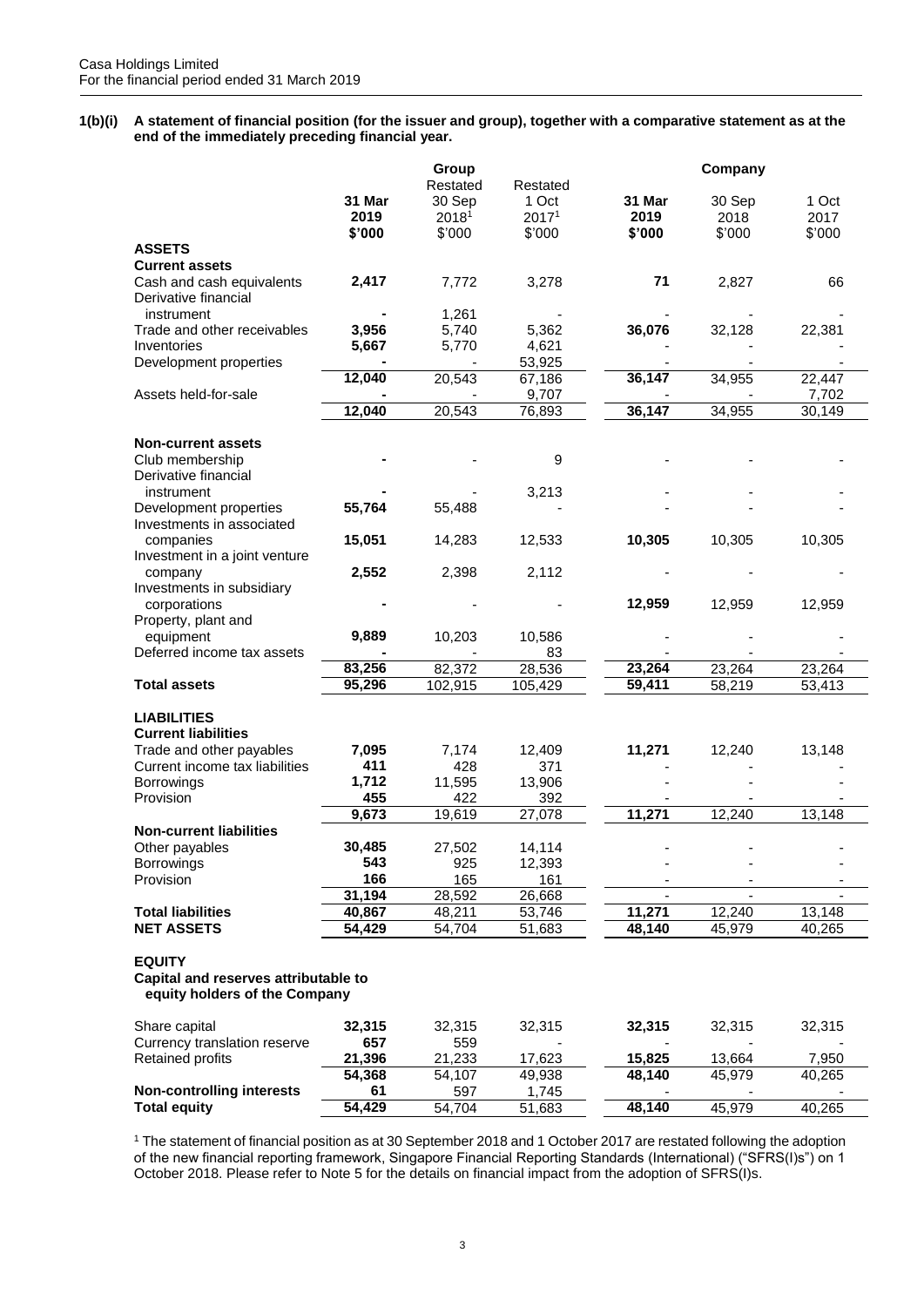# **1(b)(ii) Aggregate amount of group's borrowings and debt securities.**

|                                                       | As at 31 Mar 2019        |                            | As at 30 Sep 2018 |                     |
|-------------------------------------------------------|--------------------------|----------------------------|-------------------|---------------------|
|                                                       | <b>Secured</b><br>\$'000 | <b>Unsecured</b><br>\$'000 | Secured<br>\$'000 | Unsecured<br>\$'000 |
| Amount repayable in one year or less, or on<br>demand | 1,712                    | $\overline{\phantom{0}}$   | 11.595            |                     |
| Amount repayable after one year                       | 543                      | $\overline{\phantom{0}}$   | 925               |                     |
|                                                       | 2.255                    |                            | 12,520            | -                   |

# **Details of any collateral**

Bank borrowings of the Group are secured over certain bank deposits, development properties and leasehold buildings. Finance lease liabilities of the Group are secured over motor vehicles. The legal title is retained by the lessor and will be transferred to the Group upon full settlement of the finance lease liabilities.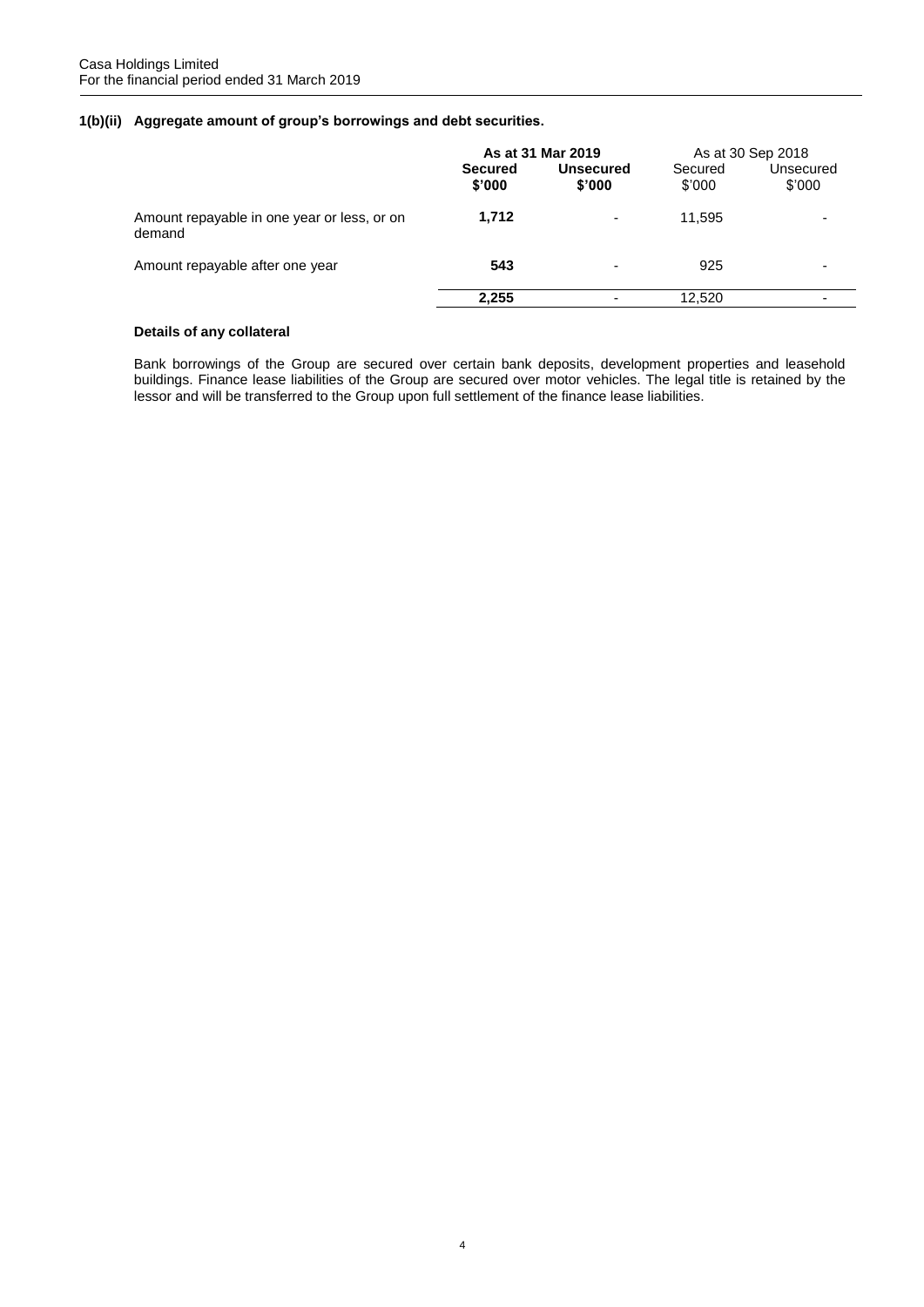**1(c) A statement of cash flows (for the group), together with a comparative statement for the corresponding period of the immediately preceding financial year**.

|                                                                                 | Half Year ended 31 March |          |
|---------------------------------------------------------------------------------|--------------------------|----------|
|                                                                                 |                          | Restated |
|                                                                                 | 2019                     | 20181    |
|                                                                                 | \$'000                   | \$'000   |
| Cash flows from operating activities                                            |                          |          |
|                                                                                 |                          |          |
| Net (loss)/profit                                                               | (376)                    | 2,362    |
| Adjustments for:                                                                |                          |          |
| - Income tax expense                                                            | 130                      | 256      |
| - Depreciation of property, plant and equipment                                 | 298                      | 332      |
| - Gain on amortisation of non-current payables                                  | (114)                    | (130)    |
| - Gain on disposal of assets held-for-sale                                      |                          | (1,036)  |
| - Interest income                                                               | (26)                     | (33)     |
| - Finance expense                                                               | 1,095                    | 1,100    |
| - Share of profit of associated companies                                       | (660)                    | (610)    |
| - Share of loss of a joint venture company                                      | 28                       | 39       |
|                                                                                 | (284)                    |          |
| - Unrealised currency translation losses                                        |                          | (513)    |
|                                                                                 | 91                       | 1,767    |
| Change in working capital:                                                      |                          |          |
| - Development properties                                                        | (25)                     | (59)     |
| - Inventories                                                                   | 103                      | 369      |
| - Trade and other receivables                                                   | 492                      | 913      |
| - Trade and other payables                                                      | (85)                     | 204      |
| Cash generated from operations                                                  | 576                      | 3,194    |
| Income tax paid                                                                 | (147)                    | (157)    |
| Net cash provided by operating activities                                       | 429                      | 3,037    |
|                                                                                 |                          |          |
|                                                                                 |                          |          |
| Cash flows from investing activities                                            |                          |          |
| Additions to property, plant and equipment                                      | (3)                      | (110)    |
| Disposal of assets held-for-sale                                                |                          | 10,743   |
| Loan to a joint venture company                                                 | (171)                    | (292)    |
| Interest received                                                               | 26                       | 33       |
| Net cash (used in)/provided by investing activities                             | (148)                    | 10,374   |
|                                                                                 |                          |          |
| Cash flows from financing activities                                            |                          |          |
| Bank deposits released from pledge                                              | 997                      | 157      |
| Proceeds from bank borrowings                                                   | 330                      | 243      |
| Proceeds from related parties' borrowings                                       | 2,233                    | 1,964    |
|                                                                                 |                          |          |
| Proceeds from settlement of currency swap relating to bank borrowings           | 1,292                    |          |
| Repayment of bank borrowings                                                    | (8, 977)                 | (4,708)  |
| Repayment of bills payable                                                      | (291)                    | (844)    |
| Repayment of finance lease liabilities                                          | (13)                     | (12)     |
| Subscription of shares in a subsidiary corporation by non-controlling interests |                          | 49       |
| Interest paid                                                                   | (282)                    | (630)    |
| Net cash used in financing activities                                           | (4, 711)                 | (3,781)  |
|                                                                                 |                          |          |
| Net (decrease)/increase in cash and cash equivalents                            | (4, 430)                 | 9,630    |
|                                                                                 |                          |          |
| <b>Cash and cash equivalents</b>                                                |                          |          |
| Beginning of the financial year                                                 | 6,757                    | 1,654    |
| Effects of currency translation on cash and cash equivalents                    | 5                        | 123      |
| End of the financial year                                                       | 2,332                    | 11,407   |
|                                                                                 |                          |          |
| Cash and cash equivalents comprise the following:                               |                          |          |
| Cash and bank balances                                                          | 2,417                    | 12,243   |
| Less: Bank deposits pledged                                                     | (85)                     | (836)    |
|                                                                                 |                          |          |
|                                                                                 | 2,332                    | 11,407   |

Bank deposits are pledged in relation to the security granted for certain credit facilities of subsidiary corporations.

<sup>1</sup> The statement of cash flows for HY2018 are restated following the adoption of the new financial reporting framework, Singapore Financial Reporting Standards (International) ("SFRS(I)s") on 1 October 2018. Please refer to Note 5 for the details on financial impact from the adoption of SFRS(I)s.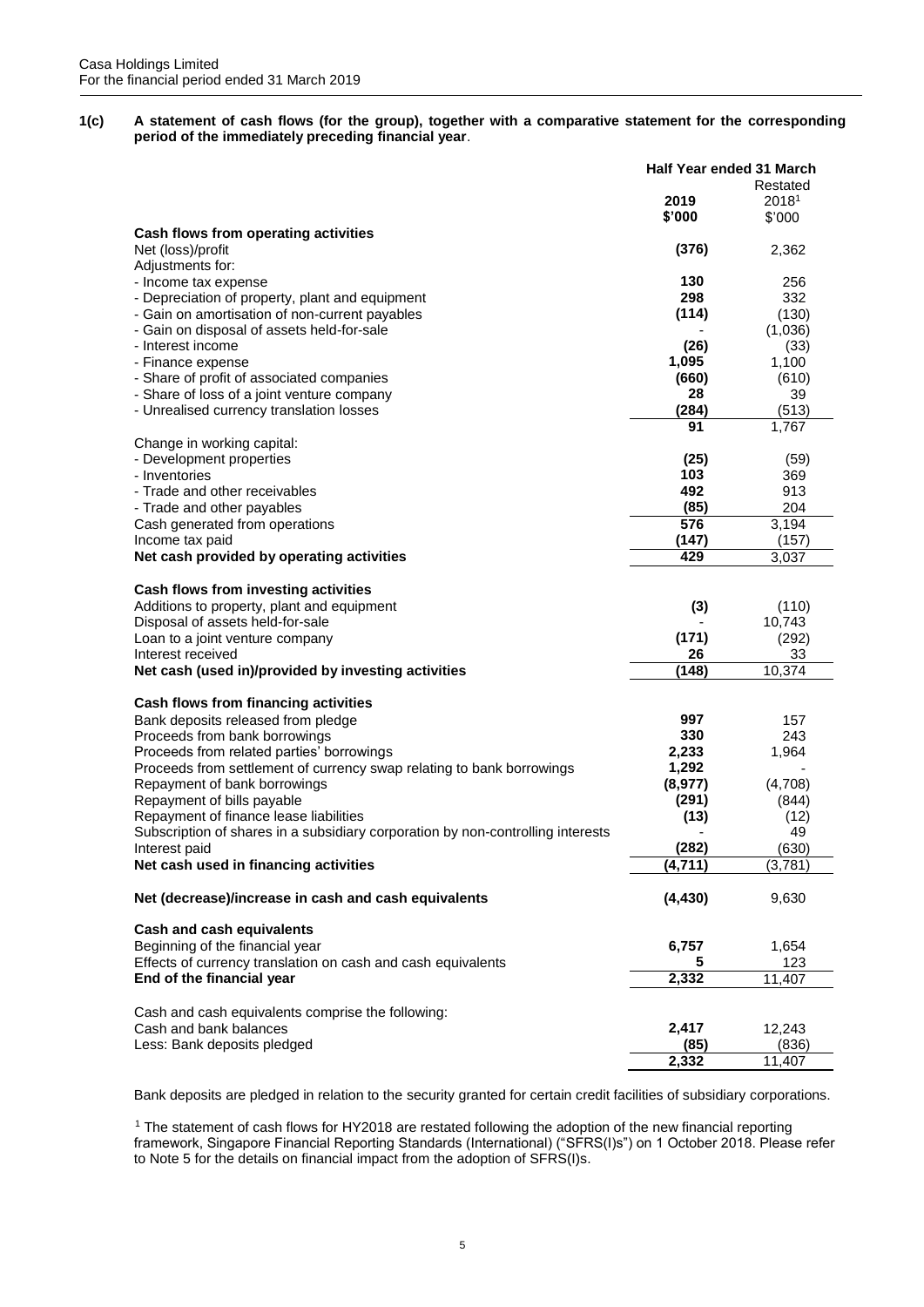**1(d)(i) A statement (for the issuer and group) showing either (i) all changes in equity or (ii) changes in equity other than those arising from capitalisation issues and distributions to shareholders, together with a comparative statement for the corresponding period of the immediately preceding financial year.**

|                                                                               |         |             | Attributable to equity holders of the Company- |           |                  |                     |                 |
|-------------------------------------------------------------------------------|---------|-------------|------------------------------------------------|-----------|------------------|---------------------|-----------------|
|                                                                               |         | Currency    | Asset                                          |           |                  | Non-                |                 |
|                                                                               | Share   | translation | revaluation                                    | Retained  |                  | controlling         | Total           |
|                                                                               | capital | reserve     | reserve                                        | profits   | Total            | interests           | equity          |
|                                                                               | \$'000  | \$'000      | \$'000                                         | \$'000    | \$'000           | \$'000              | \$'000          |
| Group                                                                         |         |             |                                                |           |                  |                     |                 |
| 2019                                                                          |         |             |                                                |           |                  |                     |                 |
| <b>Balance as at 1</b>                                                        |         |             |                                                |           |                  |                     |                 |
| October 2018                                                                  | 32,315  | 559         |                                                | 21,233    | 54,107           | 597                 | 54,704          |
| Total                                                                         |         |             |                                                |           |                  |                     |                 |
| comprehensive                                                                 |         |             |                                                |           |                  |                     |                 |
| income for the                                                                |         |             |                                                |           |                  |                     |                 |
| period                                                                        |         | 98          |                                                | 163       | 261              | (536)               | (275)           |
| <b>Balance as at 31</b><br><b>March 2019</b>                                  | 32,315  | 657         |                                                | 21,396    |                  | 61                  |                 |
|                                                                               |         |             |                                                |           | 54,368           |                     | 54,429          |
| 2018<br><b>Balance as at 30</b><br><b>September</b><br>2017,<br>previously    |         |             |                                                |           |                  |                     |                 |
| reported                                                                      | 32,315  | (11, 136)   | 12,282                                         | 25,849    | 59,310           | 1,745               | 61,055          |
| Adoption<br>οf                                                                |         |             |                                                |           |                  |                     |                 |
| SFRS(I) 1                                                                     |         |             |                                                |           |                  |                     |                 |
| - Deemed cost                                                                 |         |             | (12, 282)                                      | 2,910     | (9,372)          |                     | (9,372)         |
| - Cumulative                                                                  |         |             |                                                |           |                  |                     |                 |
| translation                                                                   |         |             |                                                |           |                  |                     |                 |
| difference                                                                    |         | 11,136      |                                                | (11, 136) |                  |                     |                 |
| <b>Balance as at 1</b>                                                        |         |             |                                                |           |                  |                     |                 |
| October 2017,<br>restated                                                     | 32,315  |             |                                                | 17,623    | 49,938           | 1,745               | 51,683          |
|                                                                               |         |             |                                                |           |                  |                     |                 |
| Total<br>comprehensive<br>income/(loss)<br>for the period<br>Incorporation of |         | 1,280       |                                                | 2,876     | 4,156            | (419)               | 3,737           |
| subsidiary<br>a<br>corporation                                                |         |             |                                                |           |                  | 49                  | 49              |
| <b>Balance as at 31</b>                                                       |         |             |                                                |           |                  |                     |                 |
| <b>March 2018</b>                                                             | 32,315  | 1,280       |                                                | 20,499    | 54,094           | 1,375               | 55,469          |
|                                                                               |         |             |                                                |           | Share<br>capital | Retained<br>profits | Total<br>equity |
| Company                                                                       |         |             |                                                |           | \$'000           | \$'000              | \$'000          |
| 2019                                                                          |         |             |                                                |           |                  |                     |                 |
| Balance as at 1 October 2018                                                  |         |             |                                                |           | 32,315           | 13,664              | 45,979          |
| Total comprehensive income for the period                                     |         |             |                                                |           |                  | 2,161               | 2,161           |
| Balance as at 31 March 2019                                                   |         |             |                                                |           | 32,315           | 15,825              | 48,140          |
| 2018                                                                          |         |             |                                                |           |                  |                     |                 |
| Balance as at 1 October 2017                                                  |         |             |                                                |           |                  | 7,950               | 40,265          |
| Total comprehensive income for the period                                     |         |             |                                                |           | 32,315           | 6,185               | 6,185           |
| Balance as at 31 March 2018                                                   |         |             |                                                |           | 32,315           | 14,135              | 46,450          |
|                                                                               |         |             |                                                |           |                  |                     |                 |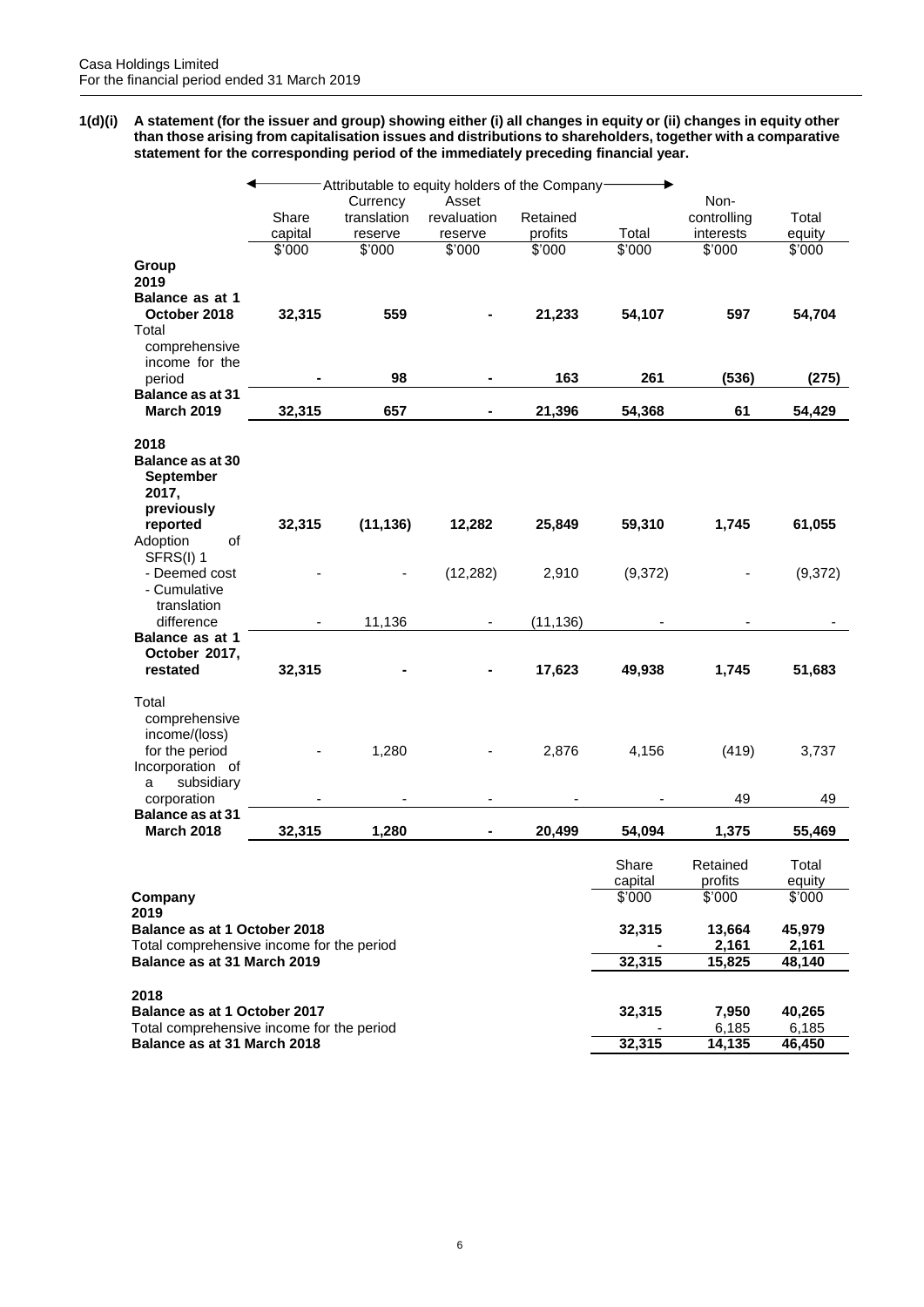**1(d)(ii) Details of any changes in the company's share capital arising from rights issue, bonus issue, share buybacks, exercise of share options or warrants, conversion of other issues of equity securities, issue of shares for cash or as consideration for acquisition or for any other purpose since the endof the previous period reported on. State also the number of shares that may be issued on conversion of all the outstanding convertibles, as well as the number of shares held as treasury shares, if any, against the total number of issued shares excluding treasury shares of the issuer, as at the end of the current financial period reported on and as at the end of the corresponding period of the immediately preceding financial year.**

There were no change to the Company's issued and paid up share capital in HY2019.

There were no shares that may be issued upon conversion of any outstanding convertibles as at 31 March 2019 and 31 March 2018.

The Company did not hold any treasury shares as at 31 March 2019 and 31 March 2018.

**1(d)(iii) To show the total number of issued shares excluding treasury shares as at the end of the current financial period and as at the end of the immediately preceding year**

|                                                                              |             | Company     |
|------------------------------------------------------------------------------|-------------|-------------|
|                                                                              | 31 Mar 2019 | 31 Mar 2018 |
| Number of issued shares excluding treasury shares and subsidiary holdings of |             |             |
| the Company                                                                  | 209.826.140 | 209,826,140 |

**1(d)(iv) A statement showing all sales, transfers, disposal, cancellation and/or use of treasury shares as at the end of the current financial period reported on**

Not applicable.

**2. Whether the figures have been audited or reviewed, and in accordance with which auditing standard or practice.**

The figures as shown in the announcement have not been audited or reviewed by the Company's auditor.

**3. Where the figures have been audited or reviewed, the auditors' report (including any qualifications or emphasis of a matter).**

Not applicable.

**4. Whether the same accounting policies and methods of computation as in the issuer's most recently audited annual financial statements have been applied.**

These financial results have been prepared based on accounting policies and methods of computation consistent with those adopted in the most recently audited annual financial statements for the financial year ended 30 September 2018, except as stated in Note 5.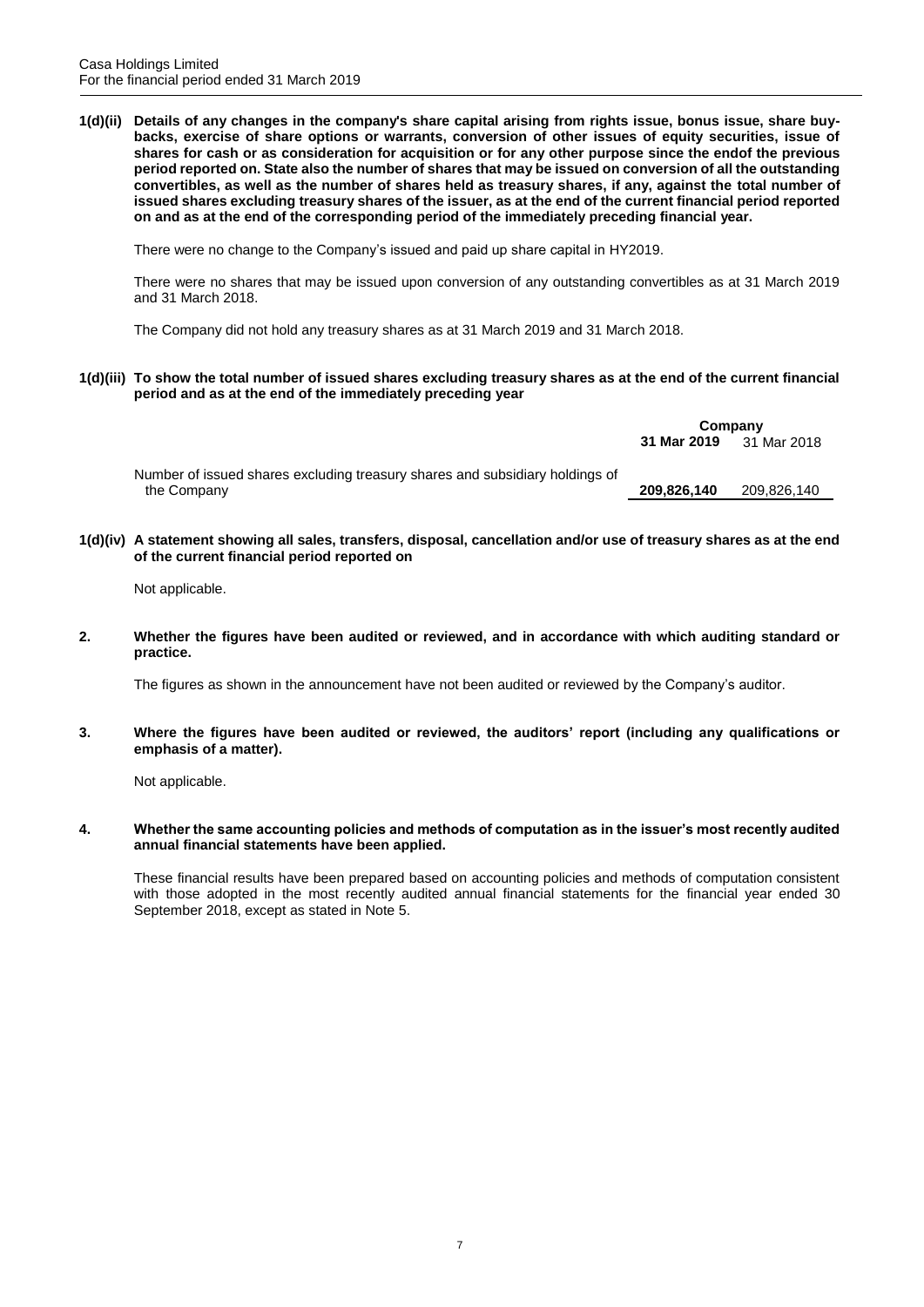#### **5. If there are any changes in the accounting policies and methods of computation, including any required by an accounting standard, what has changed, as well as the reasons for, and the effect of, the change.**

As required by the listing requirements of Singapore Exchange, the Group has adopted Singapore Financial Reporting Standards (International) ("SFRS(I)s") on 1 October 2018. The Group's previously issued financial statements for periods up to and including the financial year ended 30 September 2018 were prepared in accordance with Singapore Financial Reporting Standards ("SFRS").

In adopting SFRS(I) on 1 October 2018, the Group is required to apply all of the specific transition requirements in SFRS(I) 1 *First-time Adoption of IFRS*.

Under SFRS(I) 1, these financial statements are required to be prepared using accounting policies that comply with SFRS(I) effective as at 31 March 2019. The same accounting policies are applied throughout all periods presented in these financial statements, subject to the mandatory exceptions and optional exemptions under SFRS(I) 1.

The Group's opening balance sheet has been prepared as at 1 October 2017, which is the Group's date of transition to SFRS(I) ("date of transition").

(a) Optional exemptions applied

SFRS(I) 1 allows the exemption from application of certain requirements under SFRS(I) on a retrospective basis. The Group has applied the following exemptions in preparing this first set of financial statements in accordance with SFRS(I):

*(i) Deemed cost*

The Group has elected to regard the historical cost less accumulated depreciation of leasehold land and building classified as property, plant and equipment as their deemed cost at the date of transition to SFRS(I) on 1 October 2017. As a result, on 1 October 2017, the carrying amount of property, plant and equipment and retained profits reduced/increased by \$9,372,000 and \$2,910,000 respectively (30 September 2018: \$8,947,000 and \$3,335,000 respectively). Depreciation for HY2018 decreased by \$205,000.

*(ii) Cumulative translation differences*

The Group has elected to deem the cumulative translation differences for all foreign operations to be zero as at the date of transition to SFRS(I) on 1 October 2017. As a result, currency translation reserve and retained profits as at 1 October 2017 and 30 September 2018 increased/reduced by \$11,136,000 respectively.

#### **6. Earnings per ordinary share of the group for the current financial period reported on and the corresponding period of the immediately preceding financial year, after deducting any provision for preference dividends.**

|                                                                                                          | Group<br>Half Year ended 31 March |                  |
|----------------------------------------------------------------------------------------------------------|-----------------------------------|------------------|
|                                                                                                          | 2019                              | Restated<br>2018 |
| Earnings per share ("EPS") for profit attributable to equity holders of the<br>Company (cents per share) |                                   |                  |
| (a) Based on weighted average number of ordinary shares on issue                                         | 0.08                              | 1.37             |
| (b) On a fully diluted basis                                                                             | 0.08                              | 1.37             |

- **7. Net asset value (for the issuer and group) per ordinary share based on the total number of issued shares excluding treasury shares of the issuer at the end of the:-**
	- **(a) current financial period reported on; and**
	- **(b) immediately preceding financial year.**

|                                               | Group<br>Restated |             | Company     |             |
|-----------------------------------------------|-------------------|-------------|-------------|-------------|
|                                               | 31 Mar 2019       | 30 Sep 2018 | 31 Mar 2019 | 30 Sep 2018 |
| Net asset value per ordinary share<br>(cents) | 25.91             | 25.79       | 22.94       | 21.91       |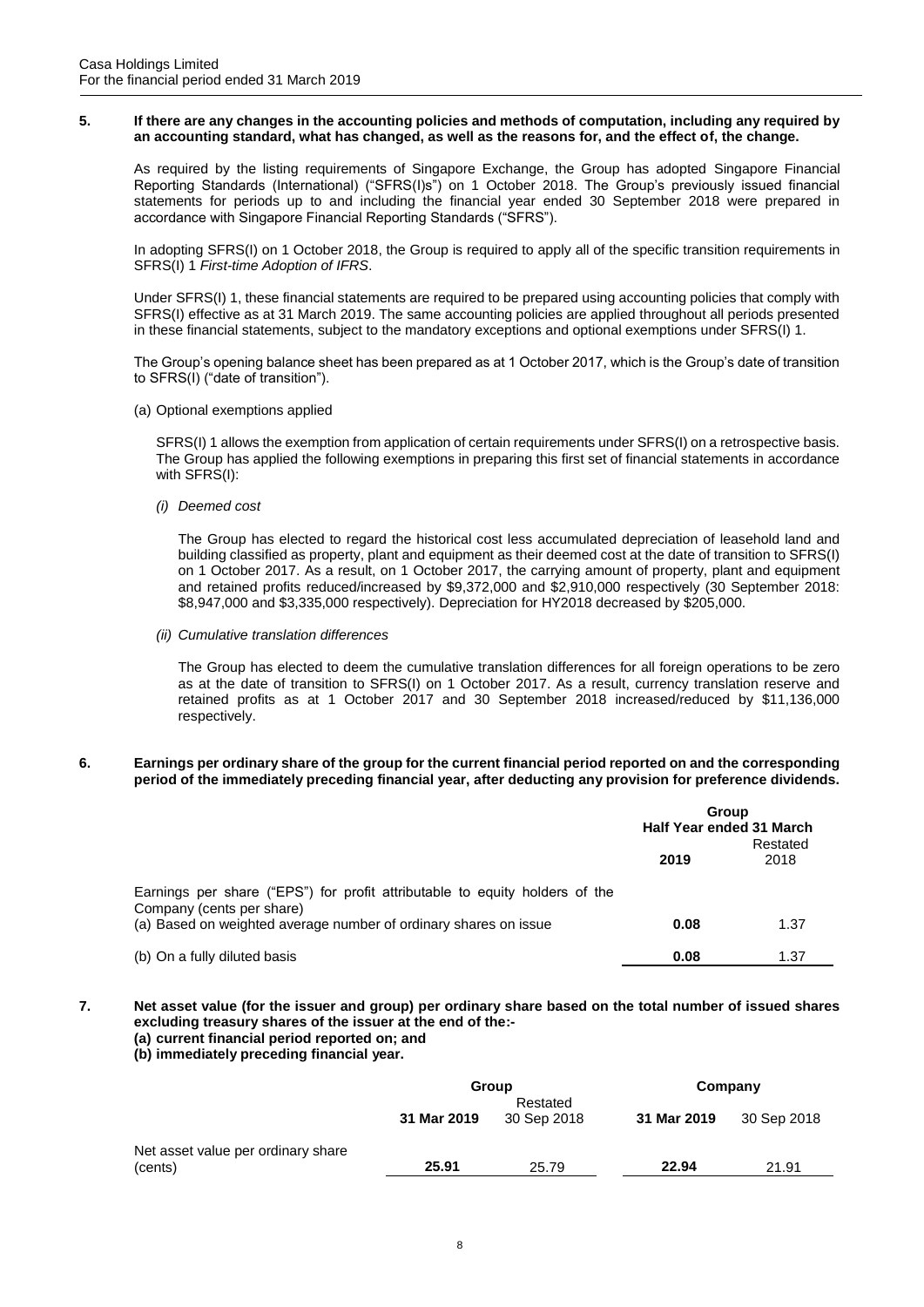- **8. A review of the performance of the group, to the extent necessary for a reasonable understanding of the group's business. It must include a discussion of the following:-**
- **(a) any significant factors that affected the turnover, costs, and earnings of the group for the current financial period reported on, including (where applicable) seasonal or cyclical factors; and**
- **(b) any material factors that affected the cash flow, working capital, assets or liabilities of the group during the current financial period reported on.**

## **REVIEW OF STATEMENT OF COMPREHENSIVE INCOME**

#### **Overview**

The Group recorded a net profit attributable to equity holders of the Company of \$0.2 million in HY2019, a decline against \$2.9 million in HY2018. Overall results were impacted by the increase in amortised interest on non-current payables, offset by the absence of HY2018's favourable currency translation gain and gain on disposal of assets held-for-sale recorded in HY2018.

## **Sales**

Sales dipped marginally by 2.7% to \$10.2 million in HY2019 (HY2018: \$10.5 million) from Singapore's lower sales volumes by 7.5% to \$9.3 million in HY2019 (HY2018: \$10.1 million), offset by Australia' higher sales volumes by 123.8% to \$0.9 million in HY2019 (HY2018: \$0.4 million) as Australia has only commenced operations from December 2017 onwards.

#### **Cost of sales**

The Group's cost of sales increased by 0.8% to \$6.0 million in HY2019 due to increase from Australia by 126.4% to \$0.5 million in HY2019 (HY2018: \$0.2 million) as Australia has only commenced operations from December 2017 onwards, offset by the decrease from Singapore by 4.1% to \$5.5 million in HY2019 reflecting the effects from Singapore's lower sales volumes (HY2018: \$5.8 million).

## **Gross profit**

Gross profit decreased by 7.3% to \$4.2 million in HY2019 (HY2018: \$4.5 million) due to higher product costs and decrease in sales.

## **Other gains**

Other gains decreased by 88.7% to \$0.3 million in HY2019 (HY2018: \$2.3 million). The decrease is mainly due to:

- Exchange gains decreased by 87.1% to \$0.2 million in HY2019 as the appreciation of Malaysian Ringgit against Singapore dollar has weakened (HY2018: \$1.2 million).
- One-off HY2018's gain on disposal of asset held-for-sale of \$1.0 million upon completion of disposal of shares in an associated company which was absent in HY2019.

## **Distribution and marketing expenses**

Distribution and marketing expenses increased by 4.6% to \$1.3 million in HY2019 (HY2018: \$1.2 million), largely due to an increase in installation and delivery charges incurred by 30.5% to \$0.5 million in HY2019 (HY2018: \$0.4 million), reflecting the effects on the increase in transactions volume and rates charged by subcontractors.

## **Administrative expenses**

Administrative expenses increased by 13.6% to \$3.8 million in HY2019 (HY2018: \$3.3 million). The increase is mainly due to contribution of six-month expenses of Australia's operation in HY2019 as opposed to three-month expenses in HY2018 as well as increase in staff related cost.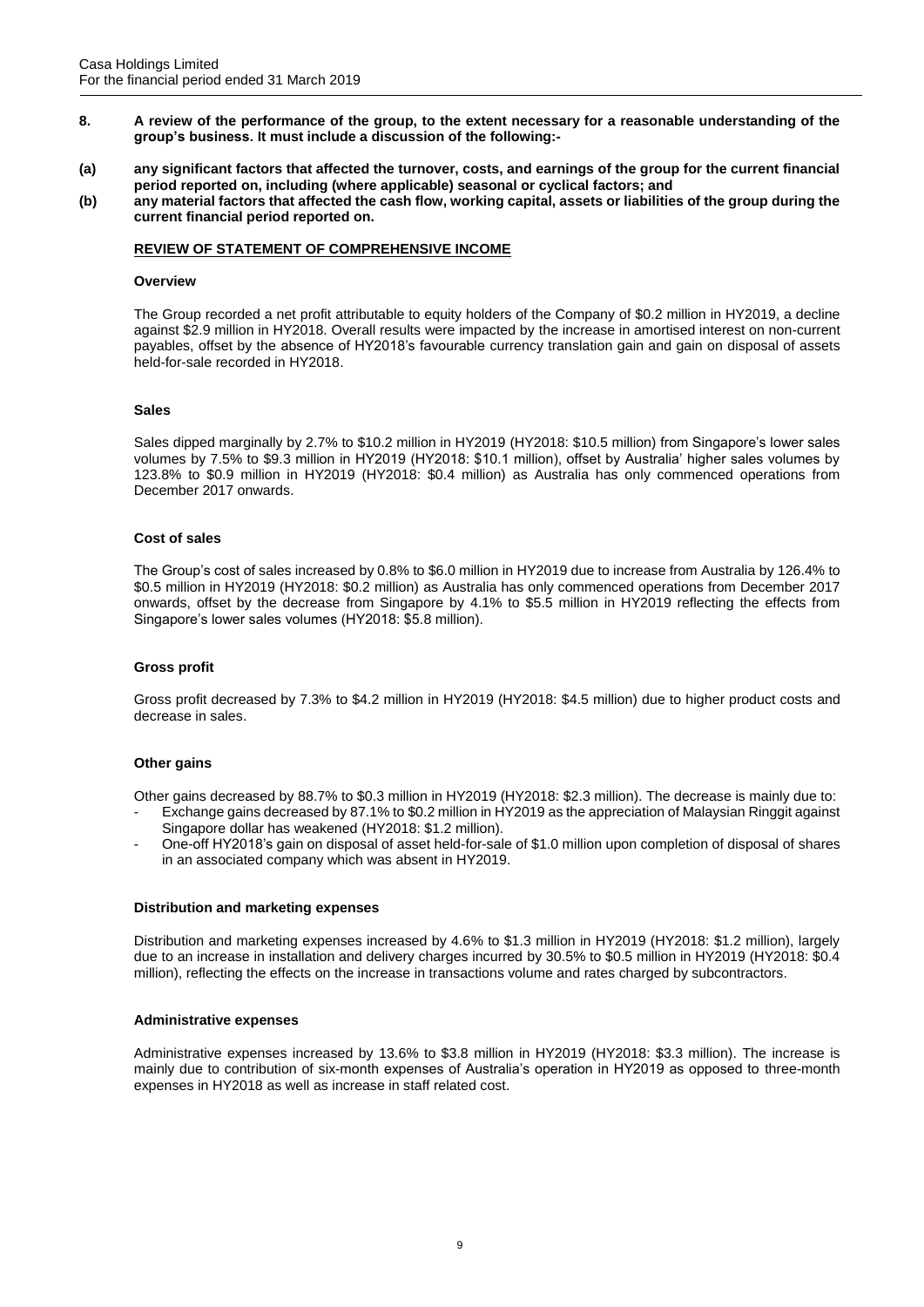# **8. Review of Group Performance (continued)**

# **REVIEW OF STATEMENT OF COMPREHENSIVE INCOME (continued)**

#### **Finance expenses**

Finance expenses decreased marginally by 0.5%. The decrease is due to interest on borrowings which decreased by 55.6% to \$0.3 million in HY2019 (HY2018: \$0.6 million) which is in line with decrease in borrowings. It is partially offset by increase in amortised interest on non-current payables due to related parties by 73.0% to \$0.8 million in HY2019 (HY2018: \$0.5 million) which is in line with the increase in loan from related parties.

## **Share of profit of associated companies and a joint venture company**

Share of profit of associated companies and a joint venture company increased by 10.7%. The increase is largely due to the increase in profit of an associated company as a result of improved performance.

#### **Income tax expense and net profit attributable to equity holders of the Company**

Tax expense decreased by 49.2% to \$0.1 million in HY2019 (HY2018: \$0.3 million), along with the lower taxable income of the Group.

As a result, profit attributable to owners of the Company was \$0.2 million in HY2019 (HY2018: \$2.9 million).

# **REVIEW OF BALANCE SHEET**

#### **Cash and cash equivalents**

Cash and cash equivalents decreased by 68.9% to \$2.4 million in HY2019 (FY2018: \$7.8 million) due to repayments of bank borrowings by \$9.0 million less off proceeds from related parties' borrowings of \$2.2 million, proceeds from settlement of currency swap relating to bank borrowings of \$1.3 million and cash generated from operating activities of \$0.4 million.

## **Derivative financial instrument**

There is no exposure to derivative financial instrument in HY2019 (FY2018: \$1.3 million) as the cross currency interest rate swap agreement has been satisfied upon full settlement of its underlying bank borrowing.

## **Trade and other receivables**

Trade and other receivables decreased by 31.1% to \$4.0 million in HY2019 (FY2018: \$5.7 million), mainly due to proceeds from settlement of currency swap relating to bank borrowings by \$1.3 million. The cross currency interest rate swap agreement has been satisfied upon full settlement of its underlying bank borrowing.

## **Development properties**

Development properties comprises of residential and commercial properties in Malaysia, and they are classified to non-current assets as the Group does not expect to realise the assets within the normal operating cycle from the reporting period. Development properties increased marginally by 0.5% to \$55.8 million in HY2019 (FY2018: \$55.5 million) mainly due to the foreign currency translation gain arising from the appreciation of Malaysian Ringgit against Singapore dollar during the period.

#### **Investments in associated companies**

Investments in associated companies increased by 5.4% to \$15.1 million in HY2019 (FY2018: \$14.3 million), due to share of profit of \$0.7 million and share of other comprehensive income of \$0.1 million.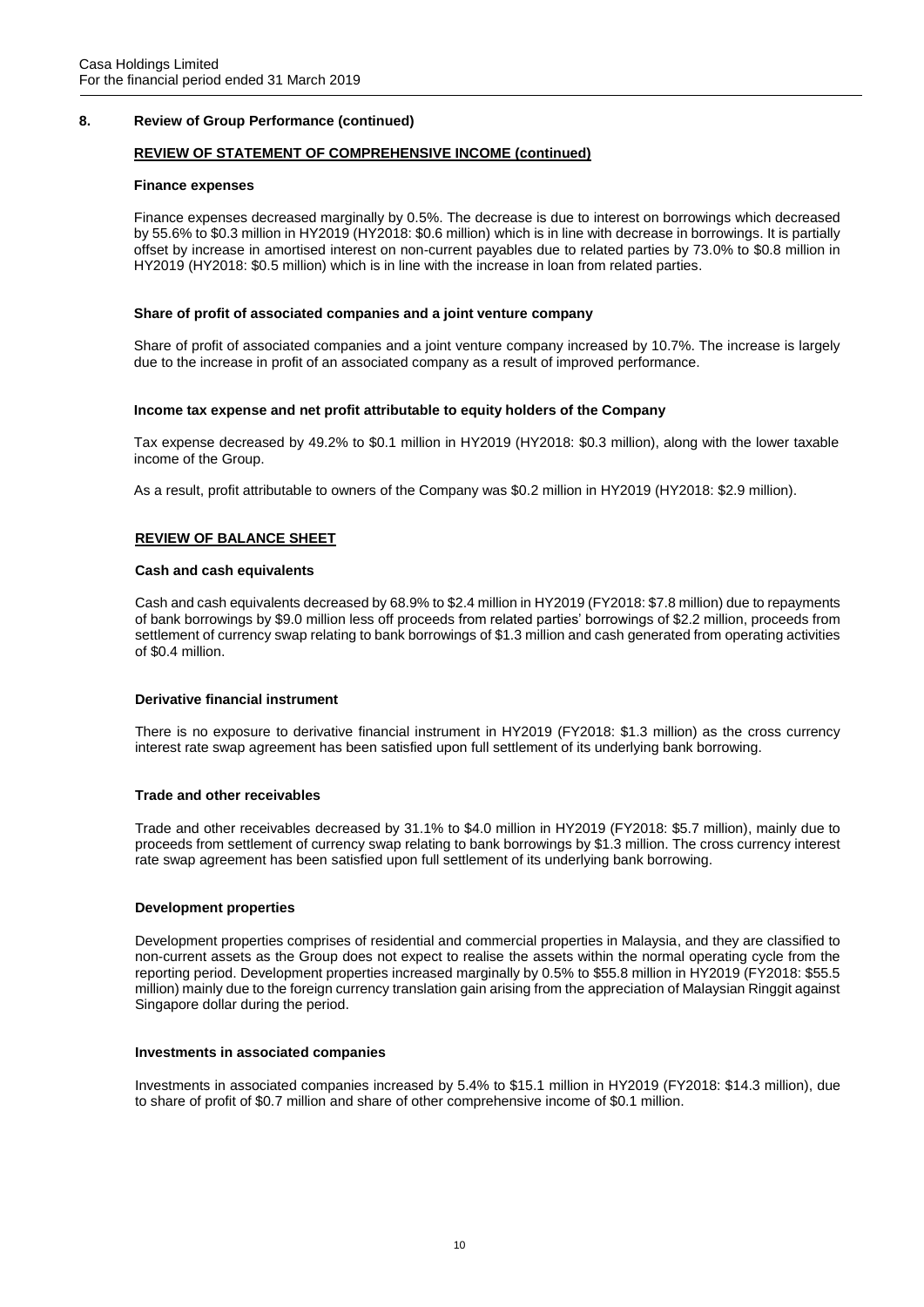# **8. Review of Group Performance (continued)**

# **REVIEW OF BALANCE SHEET (continued)**

#### **Investment in a joint venture company**

Investment in a joint venture company increased by 6.4% to \$2.6 million in HY2019 (FY2018: \$2.4 million), largely due to an increase in loan due to joint venture company classified under cost of investment.

## **Property, plant and equipment**

Property, plant and equipment decreased by 3.1% to \$9.9 million in HY2019 (FY2018: \$10.2 million), mainly due to depreciation.

#### **Borrowings**

Borrowings decreased by 82.0% to \$2.3 million in HY2019 (FY: \$12.5 million) mainly due to repayment of bank loan of \$10.2 million net off against cross currency interest rate swap of \$1.3 million.

#### **Other payables**

Other payables comprises of non-trade payables to related parties. Other payables increased by 10.8% to \$30.5 million in HY2019 (FY2018: \$27.5 million) due to increase in related parties' loan by \$2.2 million and net increase of \$0.7 million due to amortisation of imputed interest for interest free advances from shareholders previously recognised to measure the interest free advances at fair value.

# **Currency translation reserve**

Currency translation reserve increased by 17.5% to \$0.7 million in HY2019 (FY2018: \$0.6 million), mainly attributable to the foreign currency translation gain arising from the appreciation of Malaysian Ringgit against Singapore dollar during the period.

## **Non-controlling interests**

Non-controlling interests decreased by 89.8% to \$0.1 million in HY2019 (FY2018: \$0.6 million) due to net loss recorded in foreign subsidiary corporations.

**9. Where a forecast, or a prospect statement, has been previously disclosed to shareholders, any variance between it and the actual results.**

No forecast or prospect statement was made previously in respect of the results for HY2019.

#### **10. A commentary at the date of the announcement of the significant trends and competitive conditions of the industry in which the group operates and any known factors or events that may affect the group in the next reporting period and the next 12 months.**

The outlook for home appliances in Singapore remains weak across the retail industry. This is due to lack of demand for property and leasing apartments as a result of government curbing measures on property investment and hiring of foreigners although the dampening effect is slightly offset by demand from displaced enbloc owners.

As a result, the competition is more intense than ever among the traditional channels and further aggravated by challenges posed by online selling platforms. Despite our effort of bringing in a relatively new brand, Beko, it is unable to meet our expectation in term of sales volume and profit margin.

The outlook for home appliances in Australia is weak following slowdown of the Australian economy.

As a whole, the Group remains steadfast in developing our brands, product ranges and channels while investing in our people and digital technology to better service our customers.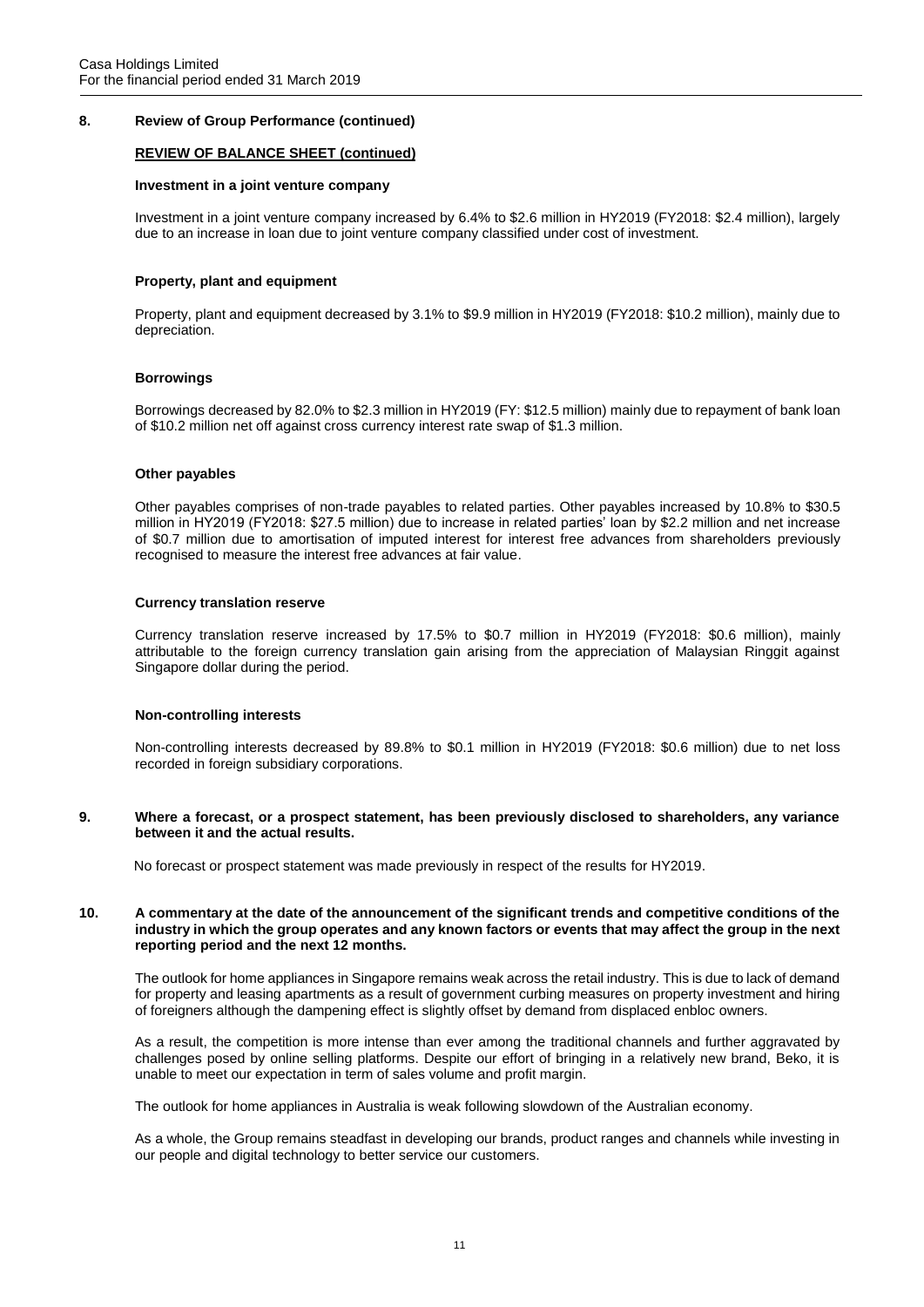**11. If a decision regarding dividend has been made:-**

## **(a) Whether an interim (final) ordinary dividend has been declared (recommended); and**

No ordinary dividend has been declared/recommended for the current period.

#### **(b) (i) Amount per share**

Not applicable

#### **(ii) Previous corresponding period**

No ordinary dividend has been declared/recommended for the previous corresponding period.

**(c) Whether the dividend is before tax, net of tax or tax exempt. If before tax or net of tax, state the tax rate and the country where the dividend is derived. (If the dividend is not taxable in the hands of shareholders, this must be stated).**

Not applicable

**(d) The date the dividend is payable.**

Not applicable

**(e) The date on which Registrable Transfers received by the company (up to 5.00 pm) will be registered before entitlements to the dividend are determined.**

Not applicable

**12. If no dividend has been declared/recommended, a statement to that effect and the reason(s) for the decision.**

No ordinary dividend has been declared/recommended for the current period.

**13. If the Group has obtained a general mandate from shareholders for IPTs, the aggregate value of such transactions as required under Rule 920(1)(a)(ii). If no IPT mandate has been obtained, a statement to that effect.**

|                                                                     | Aggregate value of all interested person<br>transactions during the financial period under<br>review (excluding transactions less than \$100,000<br>and transactions conducted under shareholders'<br>mandate pursuant to Rule 920) |
|---------------------------------------------------------------------|-------------------------------------------------------------------------------------------------------------------------------------------------------------------------------------------------------------------------------------|
| Name and Nature of Interested Person                                | \$'000                                                                                                                                                                                                                              |
| Rental income received form Multicable Manufacturing<br>(S) Pte Ltd | 230                                                                                                                                                                                                                                 |
| Purchase of home appliances from Arda (Zhejiang)<br>Electric Co Ltd | 328                                                                                                                                                                                                                                 |
| Total                                                               | 558                                                                                                                                                                                                                                 |

## **14. Negative confirmation pursuant to Rule 705(5) of the Listing Manual**

# **CONFIRMATION BY THE BOARD**

The Board of Directors hereby confirm that, to the best of its knowledge, nothing has come to its attention which may render the unaudited financial results of the Group for HY2019 to be false or misleading in any material aspect.